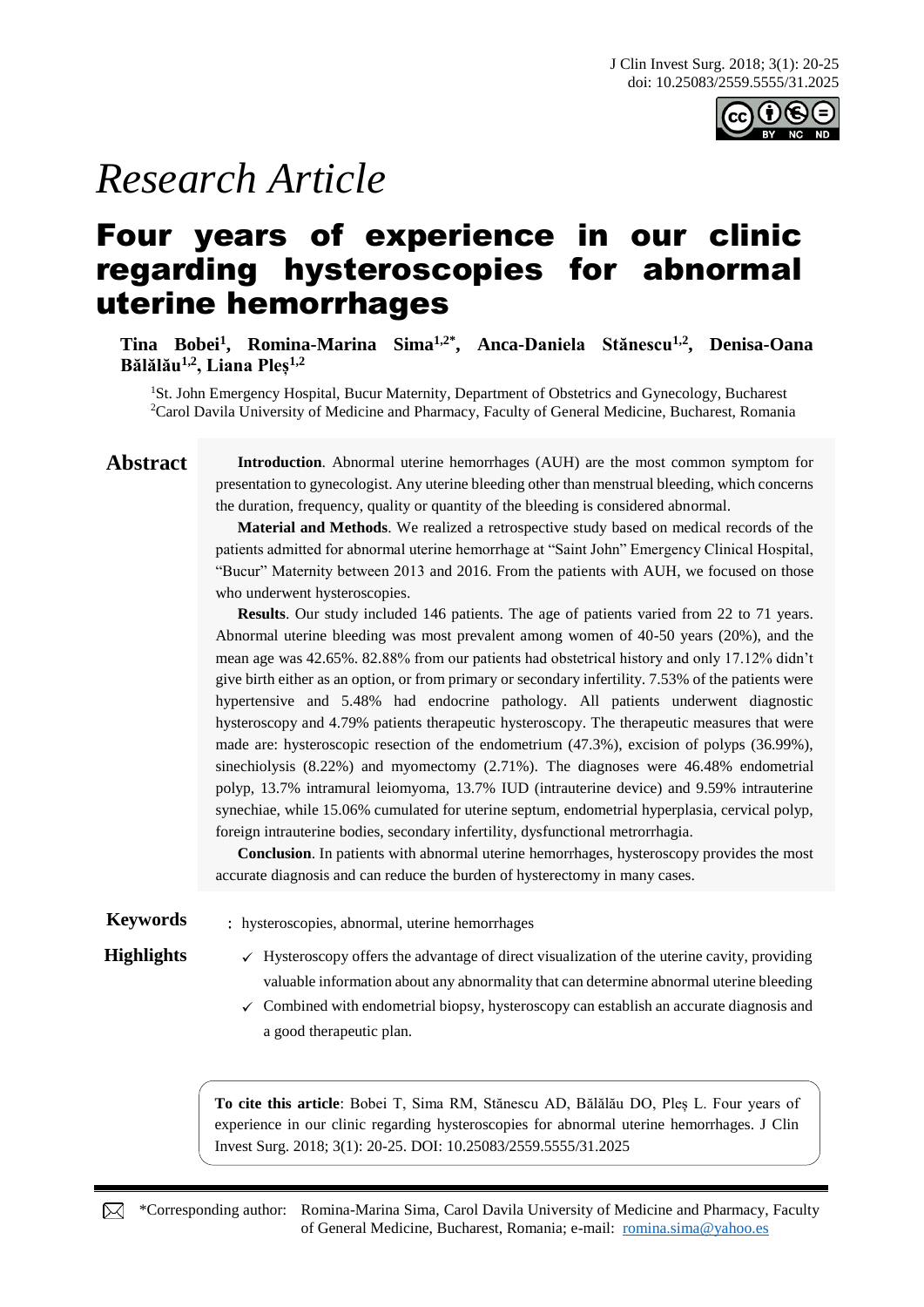### **Introduction**

Abnormal uterine hemorrhages (AUH) are the most common symptom presentation to the gynecologist (1, 2). Any uterine bleeding other than menstrual bleeding, which concerns the duration, frequency, quality or quantity of the bleeding is considered abnormal. Generally, menstruation last 7 days and the maximum amount of blood is does not exceed 80 ml (3). Abnormal uterine bleeding affects 10-30% of women at childbearing age and more than 50% of women at perimenopausal period (4, 5). Studies showed that AUH is the leading cause of gynecologist's presentation to approximately 20% of 20 million women (6).

In the last decade, hysteroscopy become the first golden standard method for the evaluation of the endometrial cavity, including diagnosis and treatment for abnormal uterine hemorrhages. The highest accuracy of hysteroscopy is for endometrial polyp's diagnosis, while for endometrial hyperplasia the results are unsatisfactory. With the increasing incidence of focal lesions in patients with AUH, it was observed that the best method for diagnosing AUH is hysteroscopy in parallel with endometrial biopsy. Hysteroscopy is the only method that allows direct cervical imaging and targeted biopsy. It allows excision of certain lesions such as endometrial polyps and submucosal fibroids, endometrial vascular assessment and submucosal fibrous classification for preoperative evaluation (7).

#### **Materials and methods**

We performed a retrospective study based on medical records of the patients admitted for abnormal uterine hemorrhage in Saint John Emergency Clinical Hospital, Bucur Maternity between January 2013- December 2016. The inclusion criteria were patients with AUH that underwent hysteroscopy. The exclusion criteria were patients with AUH that had uterine curettage.

The variables included in the study were represented by: patients age, obstetrical history, type of births- spontaneous/ Cesarean section, associated medical pathologies, associated surgical pathologies, other gynecological disorders, menopause, associated symptoms, endometrial thickness evaluated by transvaginal ultrasound, type of hysteroscopy performed, and postoperative diagnosis.

All patients are given informed consent when admitted in the hospital for anonymous data use for scientific purpose. Data were retrieved from medical records and from images recorded at hysteroscopy and statistical analysis was performed in SPSS.

### **Results**

One hundred and forty-six patients meet the inclusion criteria. In the study, the age of patients varied

from 22 to 71 years. Abnormal uterine bleeding was most prevalent among women of 40-50 years (20%), and the mean age was 42.65%. 82.88% from our patients had obstetrical history and only 17.12% had no pregnancy, or from primary or secondary infertility. 7.53% of the patients were hypertensive and 5.48% had endocrine pathology.

The surgical history is illustrated in Figure 1 where we can identify that the largest proportions are represented by those with no such pathology (38.36%) and 36.99% is by patients with C-section in their medical history.



**Figure 1**. The distribution of the associated surgical pathology

We can observe in Figure 2 that 78.77% cases have no other gynecological disorder associated, and 21.33% cases have multiple gynecological disorders. The most common is uterine myomas in 6.16% cases, followed by infertility in 5.48% cases and ovarian cyst in 3.42%.



**Figure 2**. The distribution of the associated gynecological pathology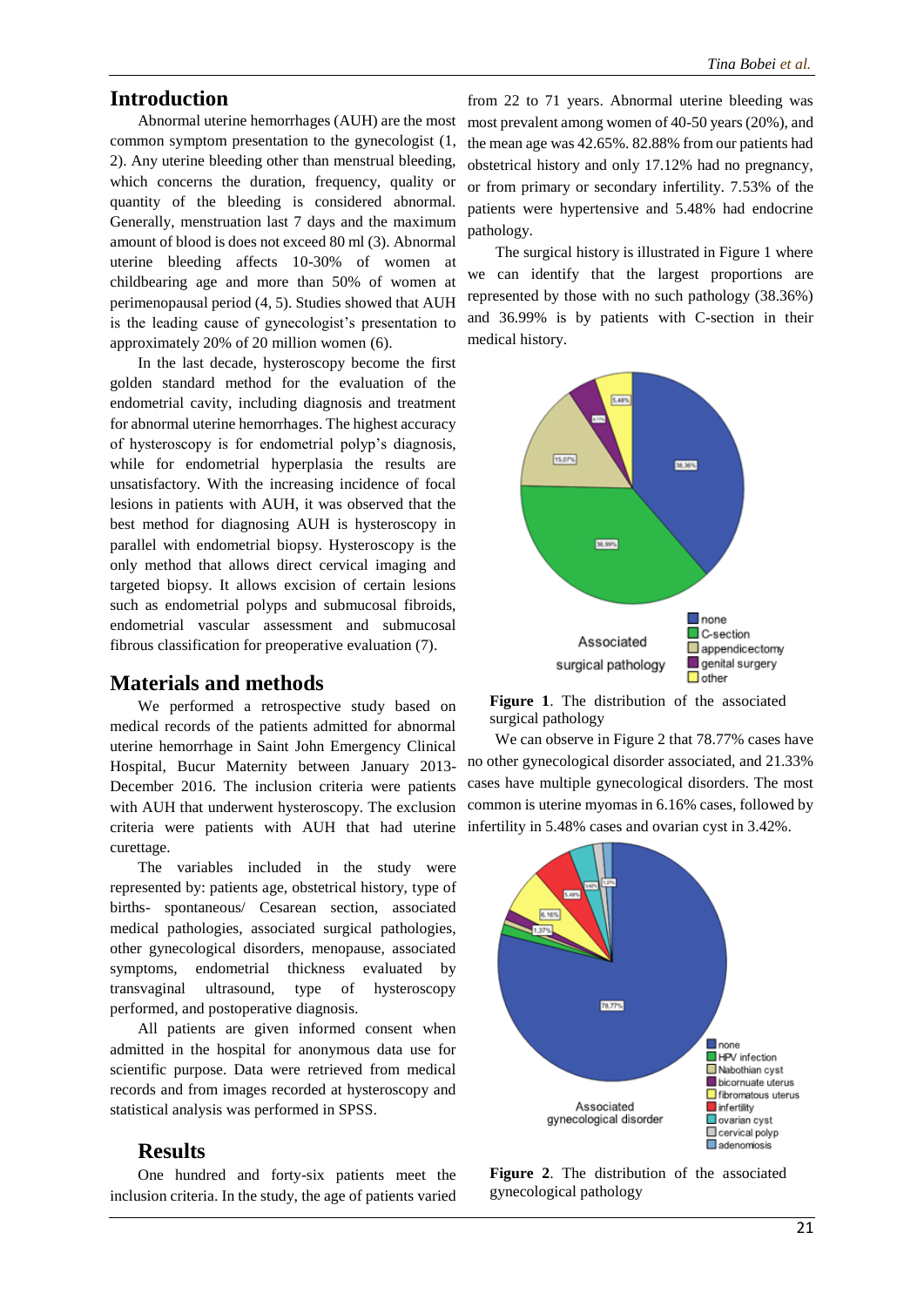Considering that over 70% of patients were within the range of 20-40 years, 86.99% of the patients were in the reproductive period life and only 13.01% were in the menopausal period.

Regarding the type of AUH it was identified that 56.85% from the patients presented at the emergency room for metrorrhagia, 28.08% for menometrorrhagia, 4.79% for oligomenorrhea, 3.32% for amenorrhea and 0.65 for polymenorrhea.

Evaluating the persistence of the symptoms we observed that 19.86% patients had abnormal uterine bleeding for more than 3 months, 18.49% patients for 3 months, 44.52% patients for 2 months, 8.22% for 1 month and only 2.24% presented in less than one-week duration of AUH. The most frequent associated complaint was abdominal pain (25.34%).

All patients were evaluated clinic and by transvaginal ultrasound. The mean endometrial thickness was 10.87 mm.

All patients underwent diagnostic hysteroscopy and 4.79% patients therapeutic histeroscopy. The therapeutic measures were: hysteroscopic resection of the endometrium (47.3%), excision of polyps (36.99%), sinechiolysis (8.22%) and myomectomy (2.71%).



Distribution according to diagnosis

**Figure 3**. Postoperative diagnosis distribution

According to Figure 3, in our study the diagnoses were represented in 46.48% cases by endometrial polyp (see Figures 4 and 5), 13.7% intramural leiomyoma, 13.7% IUD (intrauterine device) and 9.59% intrauterine synechiae, while 15.06% cumulated for uterine septum, endometrial hyperplasia (Figures 6 and 7), cervical polyp, foreign intrauterine bodies, secondary infertility, dysfunctional metrorrhagia. We identified in 1.37% cases uterine isthmocele following cesarean section.



**Figures 4 and 5**. Endometrial polypshysteroscopic view





**Figures 6 and 7**. Endometrial hyperemic mucosa, hysteroscopic view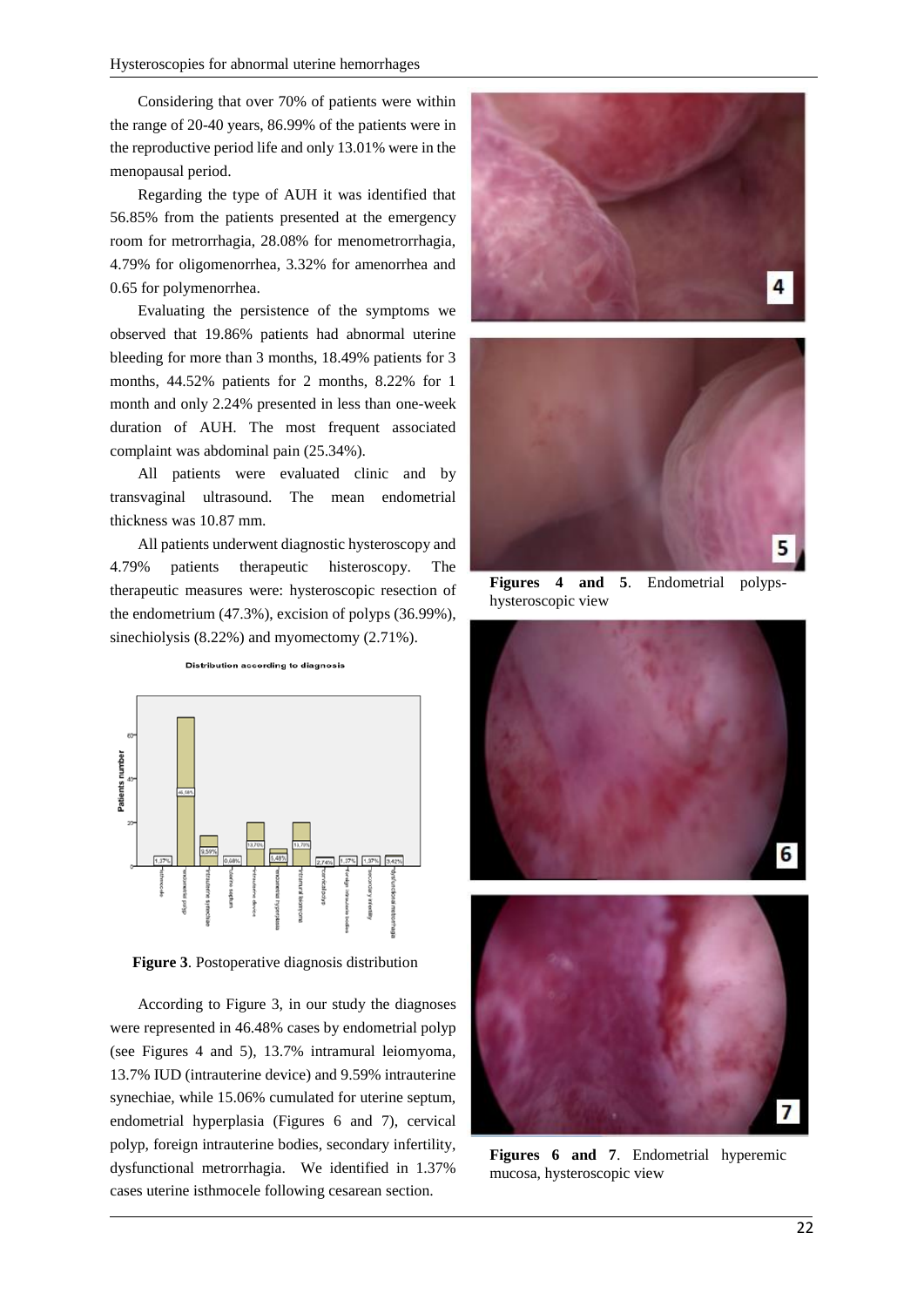#### **Discussion**

The etiology and the intervention plan are essential in the management of abnormal uterine bleeding because a precise diagnosis can lead to surgical or medical treatment directed to the specific pathology and may avoid the necessity for major surgery (8).

Until recently, the main diagnostic and therapeutic method was dilatation and curettage with biopsy, with a sensitivity of less than 50%. It has been demonstrated in a study by Gimpelson RJ et al. demonstrated that that the hysteroscopy combined with endometrial biopsy was more accurate than dilatation and curettage with biopsy. Currently, hysteroscopy is considered the gold standard in uterine cavity evaluation (9).

In 1989, Loffer et al. demonstrated that both dilatation and curettage with biopsy and hysteroscopy had a 100% specificity but the hysteroscopic sensitivity was higher (98%) compared to curettage (65%) (10). In contrast, in 1997 Saidi MH et al, showed that transvaginal echography and sonohisterography have higher sensitivity (95% and 90%) than diagnostic hysteroscopy (78%) (11).

In 2008, Stefano Angioni et al found that histeroscopy has a 100% sensitivity in the diagnosis of endometrial polyps and submucosal leiomyomas, compared to biopsy "blind" curettage, which has a sensitivity of 11% and 13%, respectively (12).

According to a 1995 study by Brill Al, University of Illinois, College of Medicine, Department of Obstetrics and Gynecology, Chicago, 60612-7313, USA, hysteroscopy is the best method of diagnosing and treating abnormal uterine bleeding, long superior to a "blind" biopsy curettage. Hysteroscopic ablation and resection can treat these bleeds by reducing menstrual flow and avoid unnecessary hysterectomy (13).

In 2003, Gianninoto A. et al conducted a study comparing the hysteroscopy and histology results and demonstrated that hysteroscopy can diagnose benign and malignant pathologies, thereby reducing the use of curettage (14). On the same subject, Aisha M Eldaberg et al. demonstrated in 2015 that hysteroscopy allows direct visualization of the uterine cavity, a safe and reliable procedure for evaluating benign endometrial lesions, but to exclude endometrial hyperplasia or neoplasia, it is always advisable to perform diagnostic hysteroscopy combined with biopsy curettage. In benign endometrial lesions, the hysteroscopiy sensitivity was 98.9% and the specificity 97.5%, with a diagnosis accuracy of 98.3% (15).

In the study conducted in 2016 by Hariharan Valson et al (16), endometrial polyps represent the most and a good therapeutic plan.

frequent hysteroscopy diagnosis, 16% or other studies conducted by Raquel et al. 32.5% cases (17) and by Cordeiro et al., 37.6% cases (18). In our study, the most common hysteroscopy diagnosis were endometrial polyps also. An important role also begins with the scar following the caesarean section (isthmocele), which was demonstrated by Van Horenbeeck et al in 2003 (19) and by Amanda M. Tower et al., that it could cause intermenstrual bleeding (20).

In a study conducted in 2012 by Alanis Fuentes and Obregón Zegarra EH, the mean age of patients who presented to a physician with abnormal uterine bleeding was 42.15 years (21), this result corresponding to that in our study, the mean age of the patients was 42.65 years.

In 2006, Chatpavit Getpook et al demonstrated that an endometrium thickness of 8 mm or less cannot be associated with malignant uterine pathologies in the case of abnormal uterine bleeding during the premenopausal period. As a result of the data from our study, the average thickness of the endometrium was 10.87 mm, which in the case of a menopausal woman can direct the diagnosis to a malignant one, or it may be normal for a woman during ovulation.

According to a study conducted in 2000 by Frank Willem Jansen et al the hysteroscopic procedures had a very low complication rate (0.13%) (22).

Our study indicates a good correlation between ultrasound scan and hysteroscopy concerning endometrial pathology. By performing direct biopsy, endometrial polyp removal or simple cavity inspection hysteroscopy was better for diagnosis but further direction of study will be to compare the accuracy of hysteroscopic diagnosis with D&C performance.

Another advantage of hysteroscopy is the relative low risk of complication, in our study it was only one uterine perforation solved with conservatory management. On the other hand, a considerable disadvantage is represented by the elevated cost comparative to D&C and the need for proper equipment and trained specialists.

#### **Conclusions**

Hysteroscopy offers the advantage of direct visualization of the uterine cavity, providing valuable information about any abnormality that can determine abnormal uterine bleeding, and combined with endometrial biopsy it can establish an accurate diagnosis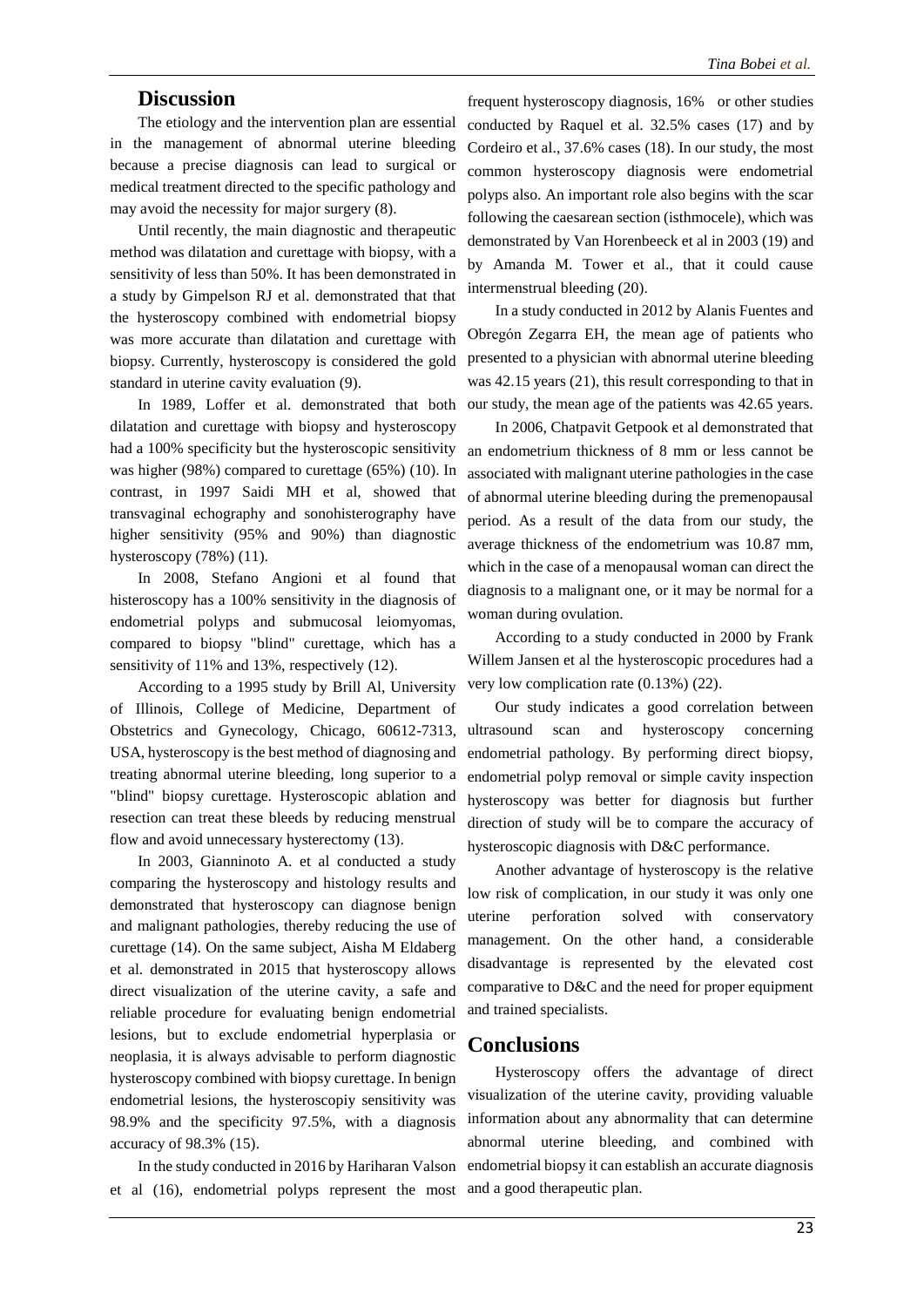### **References**

- 1. Gimpelson RJ, Rappold HO. A comparative study between panoramic hysteroscopy with directed biopsies and dilatation and curettage. A review of 276 cases. *Am J Obstet Gynecol*. 1988; 158(3 Pt 1): 489–92. PMID: 3348309
- 2. Soguktas S, Cogendez E, Kayatas SE, Asoglu MR, Selcuk S, Ertekin A. Comparison of saline infusion sonohysterography and hysteroscopy in diagnosis of premenopausal women with abnormal uterine bleeding. *Eur J Obstet Gynecol Repro Biol*. 2012; 161(1): 66−70. PMID: 22154668, DOI: 10.1016/j.ejogrb.2011.11.022
- 3. Hallberg I, Hogdahl AM, Nilsson L, Rybo G. Menstrual blood loss –a population studz. Variation at different ages and attempts to define normality. *Acta Obstet Gynecol Scand.* 1966; 45(3): 320-51. PMID: 5922481
- 4. Haynes PJ, Hodgson H, Anderson AB, Turnbull AC. Measurement of menstrual blood loss in patients complaining of menorrhagia. *Br J Obstet Gynaecol*. 1977; 84(10): 763-8. PMID: 921913
- 5. Prentice A. When does heavy flow merit treatment? *Practitioner* 2000; 244(1608): 174-6. PMID: 10859804
- 6. Nicholson WK, Ellison SA, Grason H, Powe NR. Patterns of ambulatory care use for gynecologic conditions: a national study. *Am J Obstet Gynecol*. 2001; 184(4): 523-30. PMID: 11262448, DOI: 10.1067/mob.2001.111795
- 7. Gimpelson RJ. Panoramic hysteroscopy with directed biopsies vs. dilatation and curettage for accurate diagnosis. *J Reprod Med*. 1984; 29(8): 575-8. PMID: 6481714
- 8. Cohen MR, Dmowski WP. Modern hysteroscopy: Diagnostic and therapeutic potential. *Fertil Steril*. 1973; 24(12): 905–11. PMID: 4758639
- 9. Bodean OM, Marcu RD, Spinu DA, Socea B, Diaconu CC, Munteanu O, Taus N, Cirstoiu M. Pelvic floor disorders in gynecological malignancies. An overlooked problem? *J Mind Med Sci*. 2018; 5(1): 46-52. DOI: 10.22543/7674.51.P4652
- 10. Loffer FD. Hysteroscopy with selective endometrial sampling compared with D&C for abnormal uterine bleeding: the value of a negative 16-20. PMID: 2909040
- 11. Saidi MH, Sadler RK, Theis VD, Akright BD, Farhart SA, Villanueva GR. Comparison of sonography, sonohysterography, and hysteroscopy fosr evaluation of abnormal uterine bleeding. *J Ultrasound Med*. 1997; 16(9): 587-91. PMID: 9321777
- 12. Angioni S, Loddo A, Milano F, Piras B, Minerba L, Melis GB. Detection of benign intracavitary lesions in posmenopausal women with abnormal uterine bleeding: A prospective comparative study on outpatient hysteroscopy and blind biopsy. *J Minim Invasive Gynecol*. 2008; 15(1): 87-91. PMID: 18262151, DOI: 10.1016/j.jmig.2007.10.014
- 13. Brill Al. What is the role of hysteroscopy in the management of abnormal uterine bleeding? *Clin Obstet Gynecol*. 1995; 38(2): 319-45. PMID: 7554600
- 14. Gianninoto A, Morana C, Campione C. Diagnostic hysteroscopy in abnormal uterine bleeding. Fiveyears' experience, *Minerva Ginecol*. 2003; 55(1): 57-61. PMID: 12598844
- 15. Elbareg AM, Elmahashi MO, Essadi FM. Evaluation of Intrauterine Pathology: Efficacy of Diagnostic Hysteroscopy in Comparison to Histopathological Examination. *Reprod Syst Sex Disord*. 2015; 4: 149. DOI: 10.4172/2161- 038X.1000149
- 16. Hariharan Valson, Chinmay Kulkarni, Sukanya Mukerjee, Shylaja N. Gowda. The role of diagnostic hysteroscopy in abnormal uterine bleeding and its histopathological correlation following blind dilatation and curettage. *Int J Reprod Contracept Obstet Gynecol*. 2016; 5(3): 609-14. DOI: http://dx.doi.org/10.18203/2320- 1770.ijrcog20160471
- 17. Dibi RP, Zettler CG, Pessini SA, Ayub AV, de Almeida SB, da Silveira GP. Tamoxifen use and endometrial lesions: hysteroscopic, histological and immunohistohemical findings in postmenopausal women. *Menopause*. 2009; 16(2): 293-300. PMID: 19034048, DOI: 10.1097/gme.0b013e31818af10a
- 18. Cordeiro A, Condeco R, Sousa F, Leitno C. Office hysteroscopy after ultrasonographic diagnosis of thickened endometrium in postmenopausal women. Gynecol Surg. 2009; 6: 317. DOI: 10.1007/s10397- 009-0485-3
- hysteroscopic view. *Obstet Gynecol*. 1989; 73(1): 19. Van Horenbeeck A, Temmerman M, Dhont M. Cesarean Scar Dehiscence and Irregular Uterine